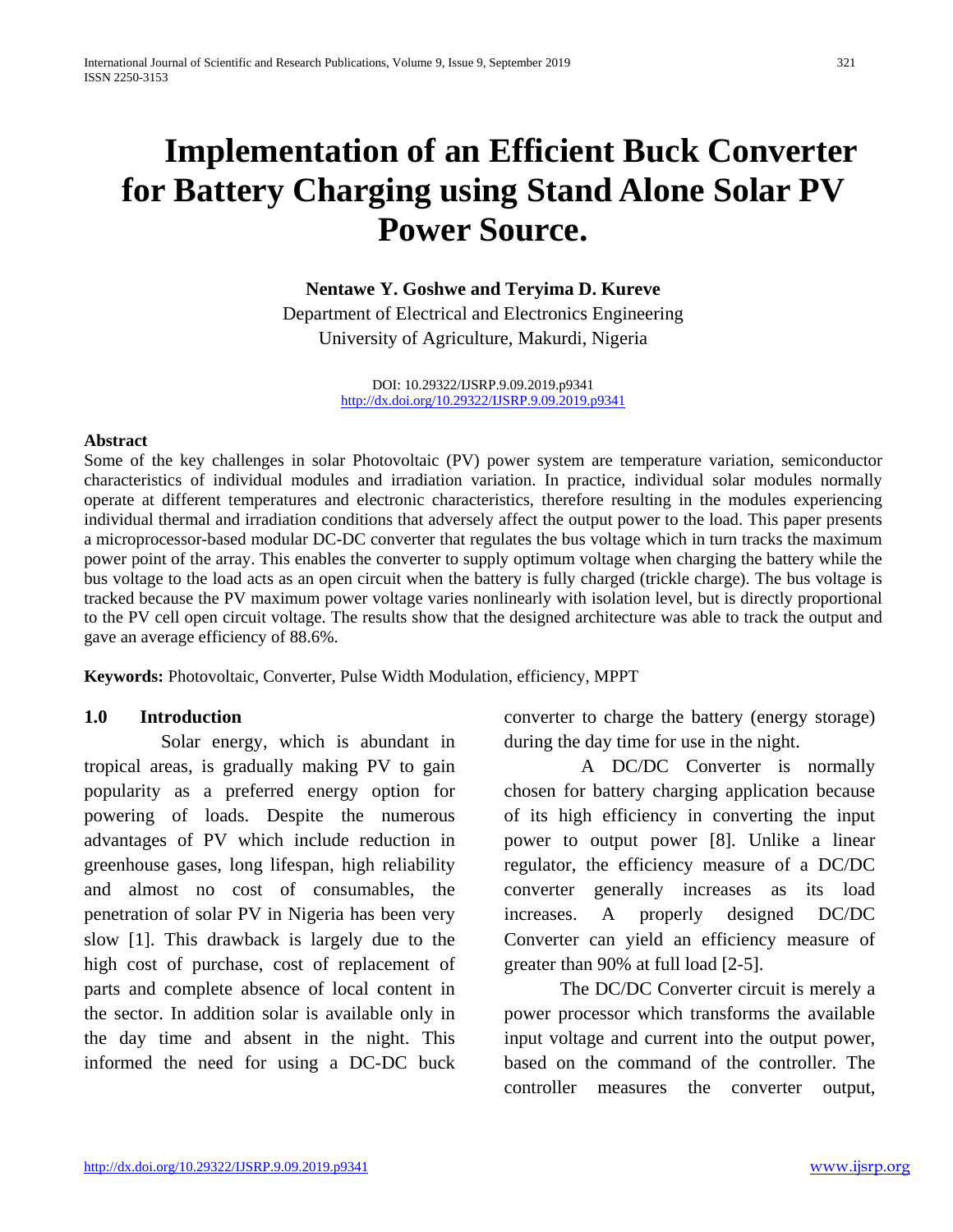compares the output to a set point, performs a control algorithm and applies the output to a modulator which is used to drive the DC/DC **Converter** 

#### **2.0 Operation of DC-DC Buck Converter**

The buck converter shown in Figure 1.0 is the main power management circuit of a DC/DC Converter system using PIC16F88 to implement the controller function in a voltage-controlled MPPT bus. The microcontroller is used to generate the set-point, error amplification, control algorithm and modulation.

A sensing or feedback control circuit is usually needed to monitor the output voltage so that it can be maintained within the desired voltage level by switching frequency and or duty cycle variation. Therefore when the switch turns on, the current from the input source flows through the switch and inductor, and into the capacitor and the load resistor. During this period, the magnetic field in the inductor builds up the stored energy. When the switch is off, the inductor sustains current flow to the load for a part or the rest of the switching cycle. Literatures have widely acclaimed buck converters as good for charging lead-acid batteries [4-5]. The main advantage of these switching regulators are their high efficiency which entails smaller heat sinks to dissipate the heat [6-7]. In addition, the energy stored by inductor and capacitor can be transformed to output voltage.



Figure 1.0: The Circuit Diagram of a Buck Converter

## **2.1 Buck Converter in a Continuous Operation mode**

The buck converter was designed to operate in the continuous operation mode which means the current through the inductor (L) does not drop to zero during the commutation cycle. This is shown in Figure 2.0.

Figure 2.0: The Signal Waveform of the Voltage and Current for a Buck Converter

When the switch is ON, then the inductor current will be

$$
i_L = \left(\frac{V_s - V_o}{L_m}\right)t + I_1
$$
 1.0

And change in the inductor current during the ON period will be

$$
\Delta i_L = \left(\frac{v_s - v_o}{L_m}\right) Dt \tag{2.0}
$$

When the switch is OFF, the inductor current will be

$$
i_L = -\frac{V_o}{L_m}(t - DT) + I_2
$$
 3.0

And change in inductor current during the OFF period will be

$$
\Delta i_L = -\frac{V_o}{L_m} (1 - D)T \tag{4.0}
$$

Substituting equation 2 in 4 will give the relationship

$$
V_o = DV_s \t\t 5.0
$$
  
For  $0 \le D \le 1$ 

The critical inductance which is the minimum inductance that will ensure that the inductance current remains above zero throughout the cycle is

$$
U_0 \, L_{MC} = \frac{R}{2f} (1 - D) \tag{6.0}
$$

The input Power  $(P_{in})$  is the sum of the average power delivered to the load and the average total internal power consumption of a buck and output Power  $(P<sub>o</sub>)$  is the average power delivered to the load can be used to compute the efficiency of the converter and it is as shown in equation 7.0. Where Pload is the average power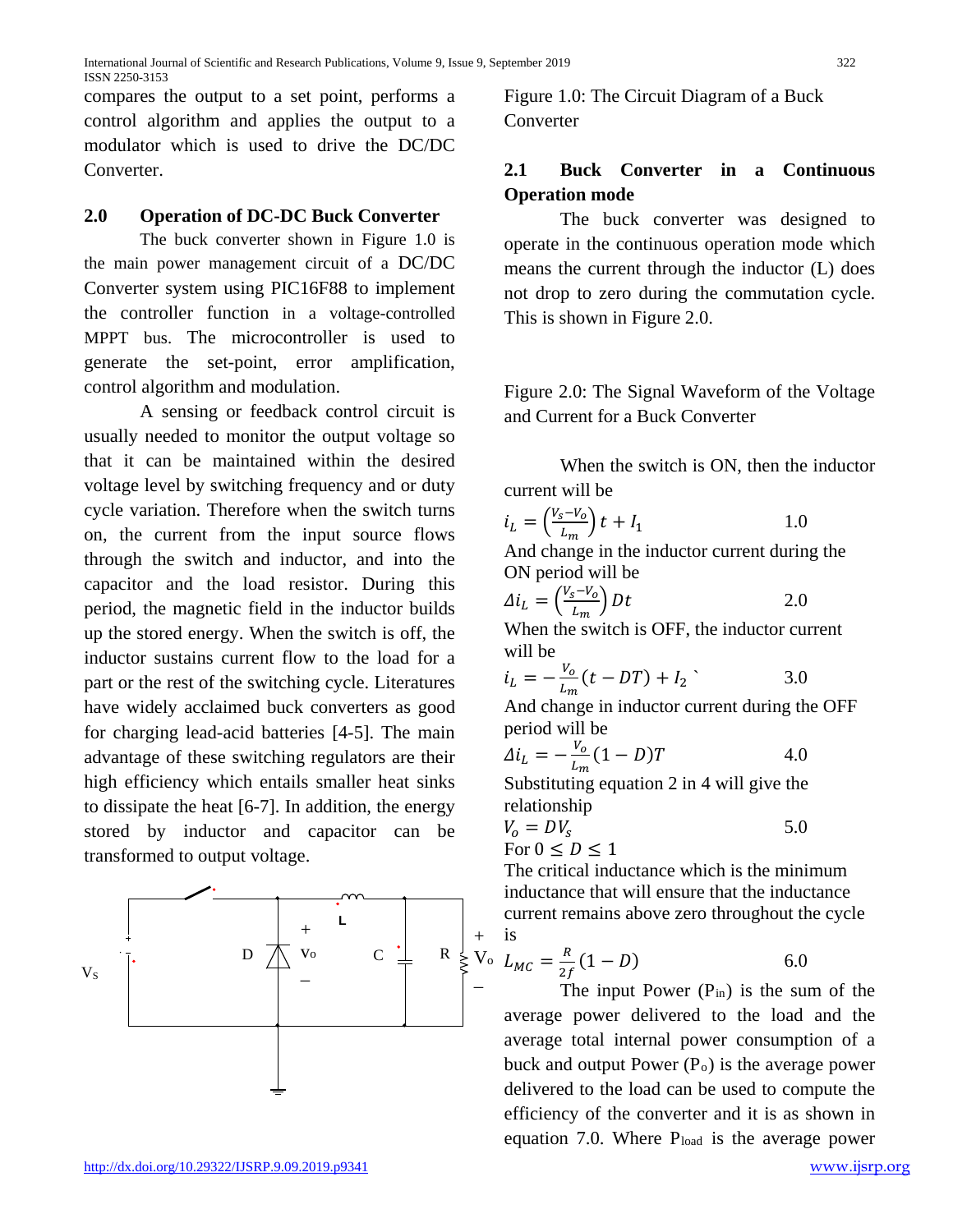delivered to the load and Pbuck is the average total internal power consumption of a buck converter as given by

*Efficiency* (
$$
\eta
$$
) =  $\frac{P_{Load}}{P_{Load} + P_{bucket}} \times 100\%$  7.0

## **3.0 Hardware and Software Design of the Buck Converter**

PV solar modules with model number MX60/12 was used for the prototype of the design and the block diagram of the system is as shown in Figure 3.0.



Figure 3.0: The Block Diagram of a Buck Converter Circuit

The system circuit design specifications for the Buck Converter are as follows:

| S/n            | <b>ITEM</b>                  | <b>UNIT</b> | <b>VALUE</b>   |
|----------------|------------------------------|-------------|----------------|
| 1              | Supply Voltage from          | W           | $28 \leq$ Vin  |
|                | <b>PV</b>                    |             | $\geq 36$      |
| $\overline{2}$ | Voltage supplied to          | 17          | 28             |
|                | the battery $(Vo)$           |             |                |
| 3              | Maximum power                | Watts       | 280            |
| $\overline{4}$ | <b>Output Ripple</b>         | $\%$        | 8              |
|                | Voltage                      |             |                |
| 5              | <b>Output Ripple Current</b> | $\%$        | 8              |
| 6              | Duty cycle                   |             | 0.81           |
| 7              | Switching frequency          | kHz         | $\overline{2}$ |
| 8              | Output current, $I_{\alpha}$ | А           | 10             |

Assuming 30% maximum ripple current (3A),  $V_s = 33V$ ,  $V_o = 28V$  and  $f = 2$  kHz, then the inductor will be  $L = 675 \mu H$ .

#### **3.1 Feedback and Control Circuit Design**

The power and driver circuits used are principally based on the working principle of IGBT driver EXB 841 which provides the required isolation for the power circuit. The integrated circuit has an inbuilt signal isolation circuit, driver amplifier, over-current detector, low speed over current cut-off circuit and gate turn-off power supply. The current sensor LA 55-P/SP1 which is a closed loop current transducer using hall-effect was used to measure the line current from output of the converter power circuit. It has a default turn ratio (Primary to Secondary) of 1:2000 and for a 10 A current measurement, the wire carrying the current was wound round the sensor 4 times which corresponds to a current of 12 mA. A resistor of 330  $\Omega$  was used to measure the equivalent voltage drop which corresponds to the current passing through the phase.

#### **3.2 Design of the Software**

The microcontroller used to generate the Pulse Width Modulation (PWM) signal is PIC16F88 which has necessary features to implement the DC-DC Buck Converter at fixed frequency and in continuous mode with minimal peripherals. It has an internal PWM and analogue input which measures the voltage level from the battery.

As the battery voltage increases, it reaches a pre-set threshold voltage of 28.0 V at which point the supply current begins to taper-off (only 5% duty cycle is supplied) to avoid the battery entering the overcharge state. A voltage divider is used to obtain the required maximum battery voltage of  $28.0$  V DC. V<sub>B</sub> is the Battery voltage and it is equal to 28 V, while Vm is the analogue input to the microcontroller obtained from the voltage division by resistors  $R_1$  and  $R_2$ . The voltage division gives equation 8.0:

$$
V_m = \frac{V_B R_2}{R_1 + R_2}
$$

8.0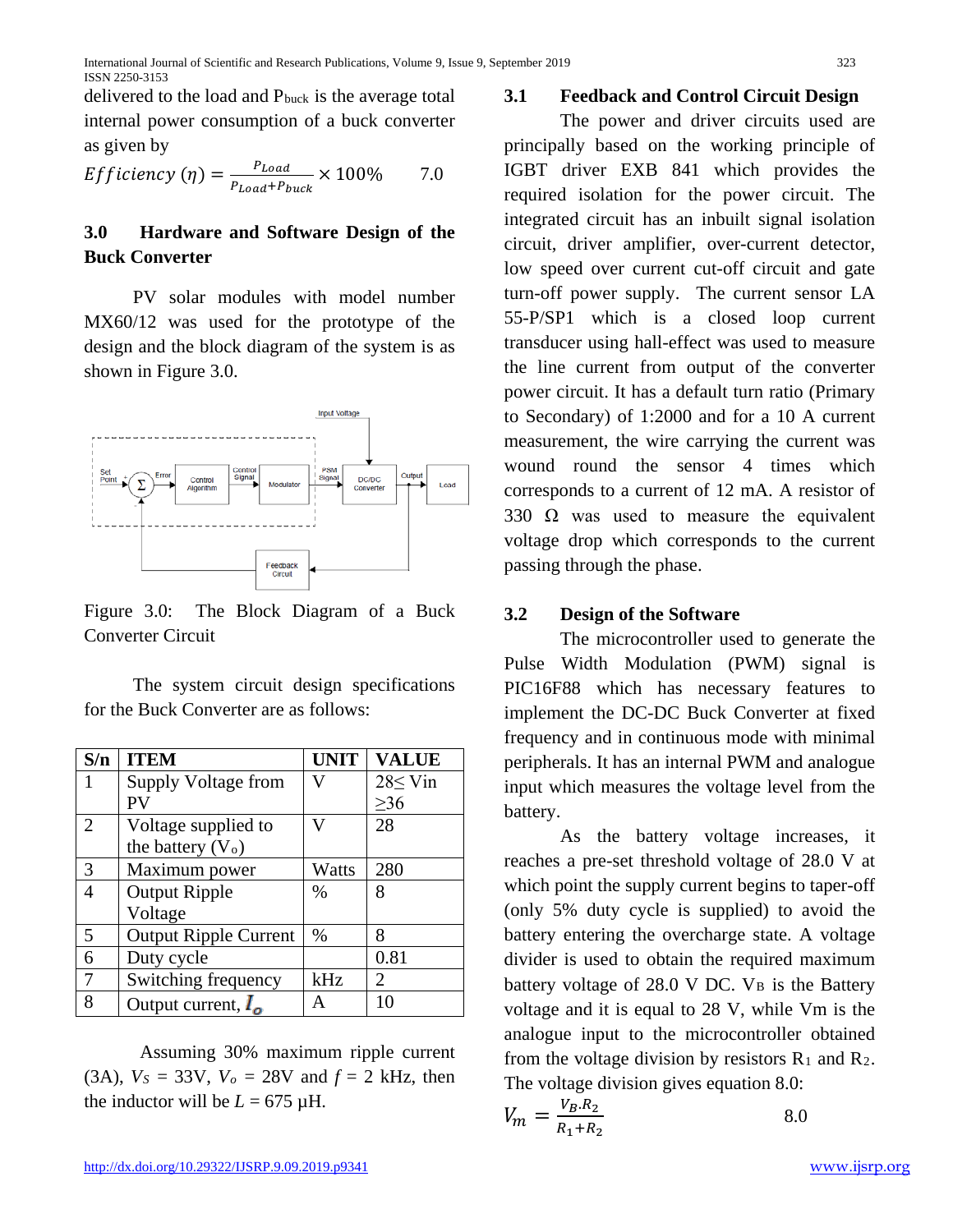The resistors  $R_1$  was chosen to be 6 k $\Omega$  while  $R_2$ was chosen to be 1 kΩ. To compute the scaling factor for a maximum duty cycle of 255 counts by the microcontroller, using the voltage divisor ratio of 1/7 and battery terminal voltage of 28.0 V, the analogue input voltage to the microcontroller from the voltage division  $V_m$  is 4 V.

Since PIC16F88 is an 8-bit microcontroller with reference of 5 V, therefore 28V battery terminal voltage will give an equivalent microcontroller count of 204 with a scaling factor of 7.29. For the 28.0 V maximum battery terminal voltage, the cut-off voltage to avoid over-charging the battery will be an equivalent digital count by the microcontroller less or equal to 204. For the battery to be protected from being depleted below the Depth of Discharge (DoD), the battery should not be depleted below 24 V which is equivalent to an analogue input of 3.43 V or digital count of 175. Therefore the microcontroller should count equal or greater than 175 only.

The algorithm for charging the battery was written to produce a charging current that is tapered to a preset current threshold (usually 0.2  $\times$  Bulk current), it switches to the float charge mode, in which the battery voltage is maintained at a constant level. Reaching the float charge mode also means that the battery is fully charged.

## **4.0 Results and Discussion**

The logic algorithm for the control of the Buck converter were written in the Simulink interface in MATLAB version 7.7. While a laboratory prototype of the static switch control was implemented to compare the experimental signal waveforms with the simulations earlier made. The two key parameters of interest are the switching voltage and current which are required to charge the battery.

# **4.1 MATLAB Simulation of the Buck Converter Charger**

The complete circuit diagram using Simulink Simulation package is as shown in Figure 6.0. The waveforms obtained from the simulation and configuration dialogue box are as given in Figures  $4.0 - 6.0$ .

Figure 4.0 shows the reference triangular wave of the DC-DC buck converter and the feedback from the battery voltage. Any slight difference between the feedback voltage and reference voltage results in a swing in the error output voltage and consequently the duty cycle. This error voltage controls (modulates) the pulse width of the output signal and is shown in Figure 5.0. It uses voltage feedback from the battery to avoid the battery going into deep discharge and overcharge.



Figure 4.0: The Reference Triangular Wave Signal and Battery voltage Feedback Voltage.



Figure 5.0: The Pulse Width Modulation Signal for Charging the Battery.

The Inductor Current which is also the battery charging current of the static buck converter is as shown in Figure 6.0. The charging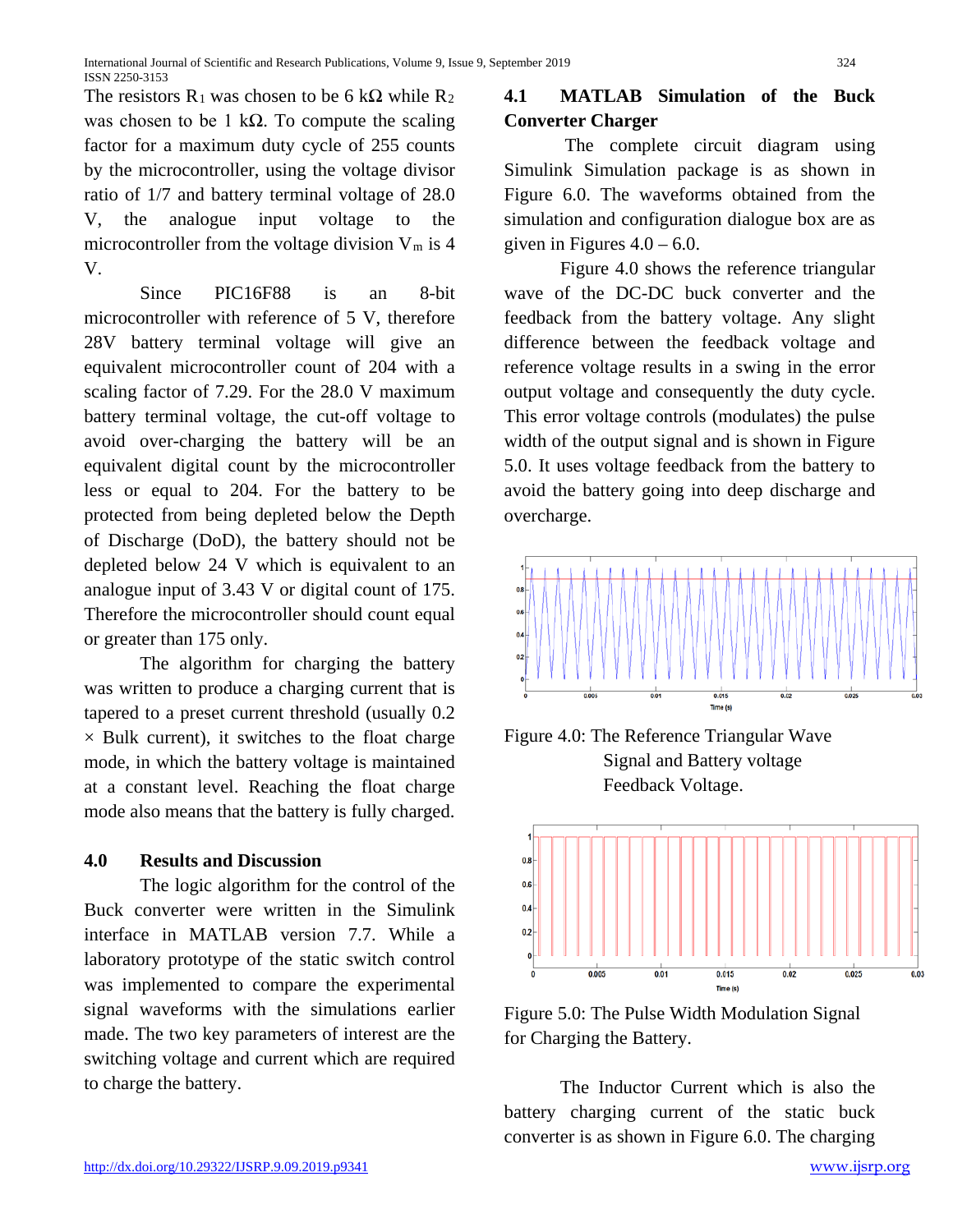current for a battery at the start of recharge can be any va1ue that does not produce an average ce11 vo1tage in the battery string greater than the gassing voltage. High recharge rates are less efficient and that informed using 10 A for charging of the battery to reduce the battery and cabling losses due to over-heating. This low charging current is desirable to minimize overcharge, grid corrosion associated with overcharge and water loss by electrolysis of the electrolyte.



Figure 6.0: The Current Supplied from Switch to the Buck Converter Inductor

# **4.2 Experimental Setup for the Buck Converter**

A buck converter was built using PIC16F88 microcontroller to generate the switching pulses at 2 kHz. The experimental setup shown in Figure 7.0 is the complete circuit of the Battery charge controller which cuts the charging current to the battery at 10 A.



Figure 7.0: Experimental Setup of the Buck Converter Battery Charger

The waveforms of the buck converter circuit are as shown in Figures 8.0 and 9.0. The switching pulse is generated at frequency of 2 kHz and duty cycle of 81 % to drive the power circuit.



Figure 8.0: The Wave Shape of the PWM Signals, Charging Current and Load DC Voltage.

As shown in Figure 8.0, the charge current increases when the switching pulse is in the ON-state and decays when the switching pulse is in the OFF-state. The inductor introduced some spikes during switching period. As the voltage from the solar panel increases, the duty cycle decreases to maintain 28 V charging voltage across the battery. The output voltage increases as the ON-state pulse width increases.

The experimental results obtained are a true prediction of the buck converter circuit in a continuous state.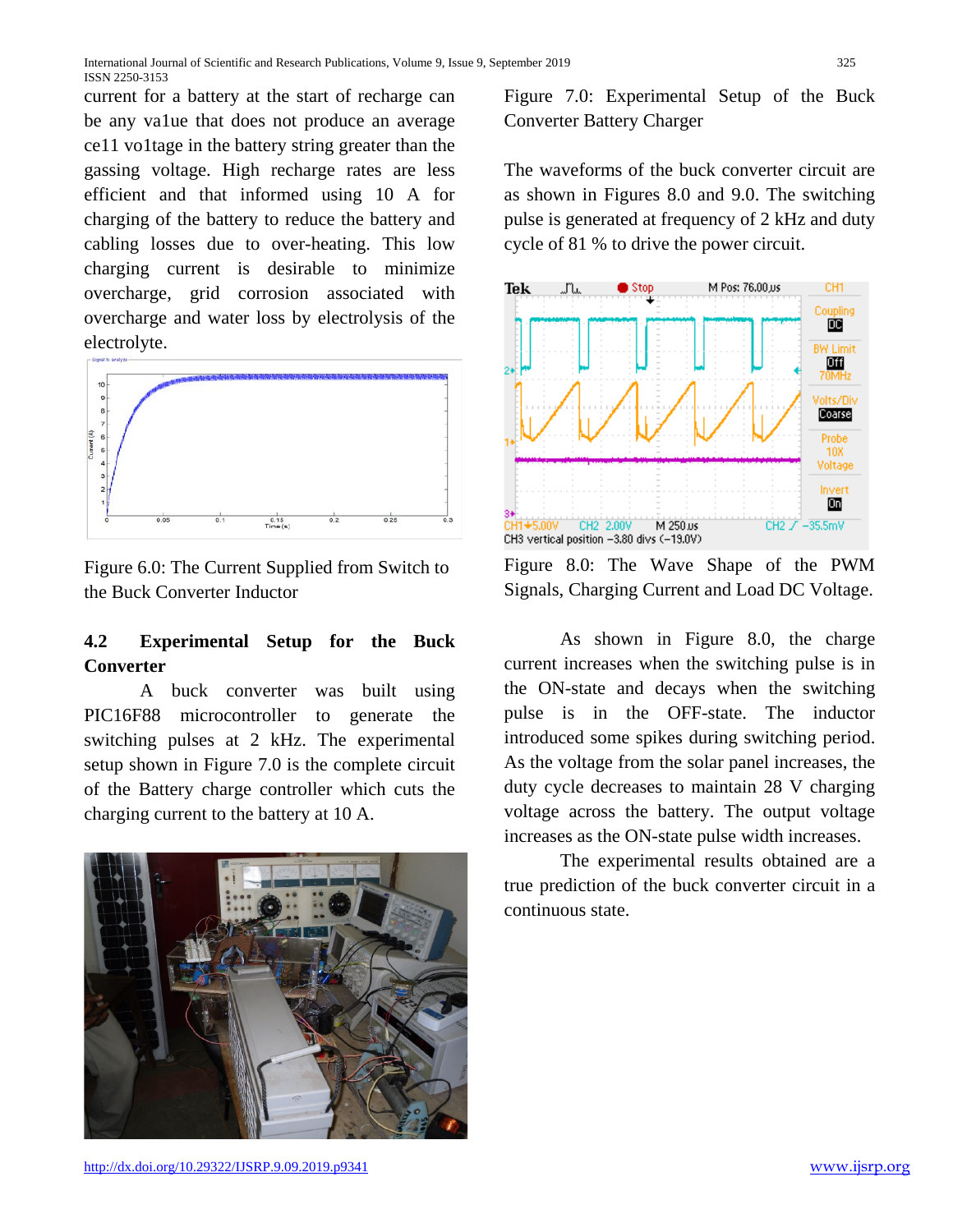

Figure 9.0: The Wave Shape of the Switching Pulses at 81.2% Duty-cycle superimposed on the Load Current.

The average efficiency of the static converter circuit was found to be 88.76% which means only an average of 11.24% of the power is lost due to conversion.

## **5.0 Conclusion**

The control logic for the power electronic circuits is microcontroller-based which is aimed at reducing the components and improving the efficiency of the system. In the common solar refrigerators in the market, the charge controllers and compressors are made by different manufacturers.

The charging current for a battery at the start of recharge can be any va1ue that does not produce an average ce11 vo1tage in the battery string greater than the gassing voltage. High recharge rates are less efficient and that informed using 10 A for charging of the battery to reduce the battery and cabling losses due to overheating. This low charging current is desirable to minimize overcharge, grid corrosion associated with overcharge and water loss by electrolysis of the electrolyte.

#### **6.0 References**

- 1. Goshwe, N. Y., Afiagh, T. and Igwue, G. A. (2013): Sizing and Cost Analysis of a Standalone Solar Photovoltaic Electric Generator for a Typical Small Commercial Bank in Nigeria. Proceedings of IEEE International Conference NIGERCON, November 14 – 16, 2013. Pg 242 – 246
- 2. Hartono Darmawaskita, 2002: DC/DC Converter Controller Using a PICmicro Microcontroller. Microchip Technology Inc, USA
- 3. M. Jantsch, M. Real, H. Haberlin, C. Whitaker, K. Kurokawa, G. Blasser, P. Kremer and C. G. Verhoeve (1998) "Measurement of PV Maximum Power Point Tracking Performance". [www.ecn.nl/docs/library/report/1997/rx9](http://www.ecn.nl/docs/library/report/1997/rx97040.pdf) [7040.pdf,](http://www.ecn.nl/docs/library/report/1997/rx97040.pdf) 1998.
- 4. G. R. Walker, "Evaluating MPPT converter topologies using a MATLAB PV model" Australasian Universities Power Engineering Conference, AUPEC 2000, Brisbane, 2000,
- 5. E. Koutroulis, K. Kalaitzakis, and C. V. Nicholas, "Development of a Microcontroller-Based Maximum Power Point Tracking Control System", IEEE Transactions on Power Electronics, Vol. 16, N0 1, 2001.
- 6. H. J. Chiu, C. J. Yao Y. K. and Lo, "A DC/DC Converter Topology for Renewable Energy Systems", International Journal of Circuit Theory and applications. Vol 37, Issue 3, 2009, pp 485-495.
- 7. J. Joe-Air, H. Tsong-Liang, H. Ying-Tung and C. Chia-Hong, "Maximum Power Tracking for Photovoltaic Power Systems", Tamkang Journal of Science and Engineering, Vol. 8, No 2, pp 147- 153, 2005.